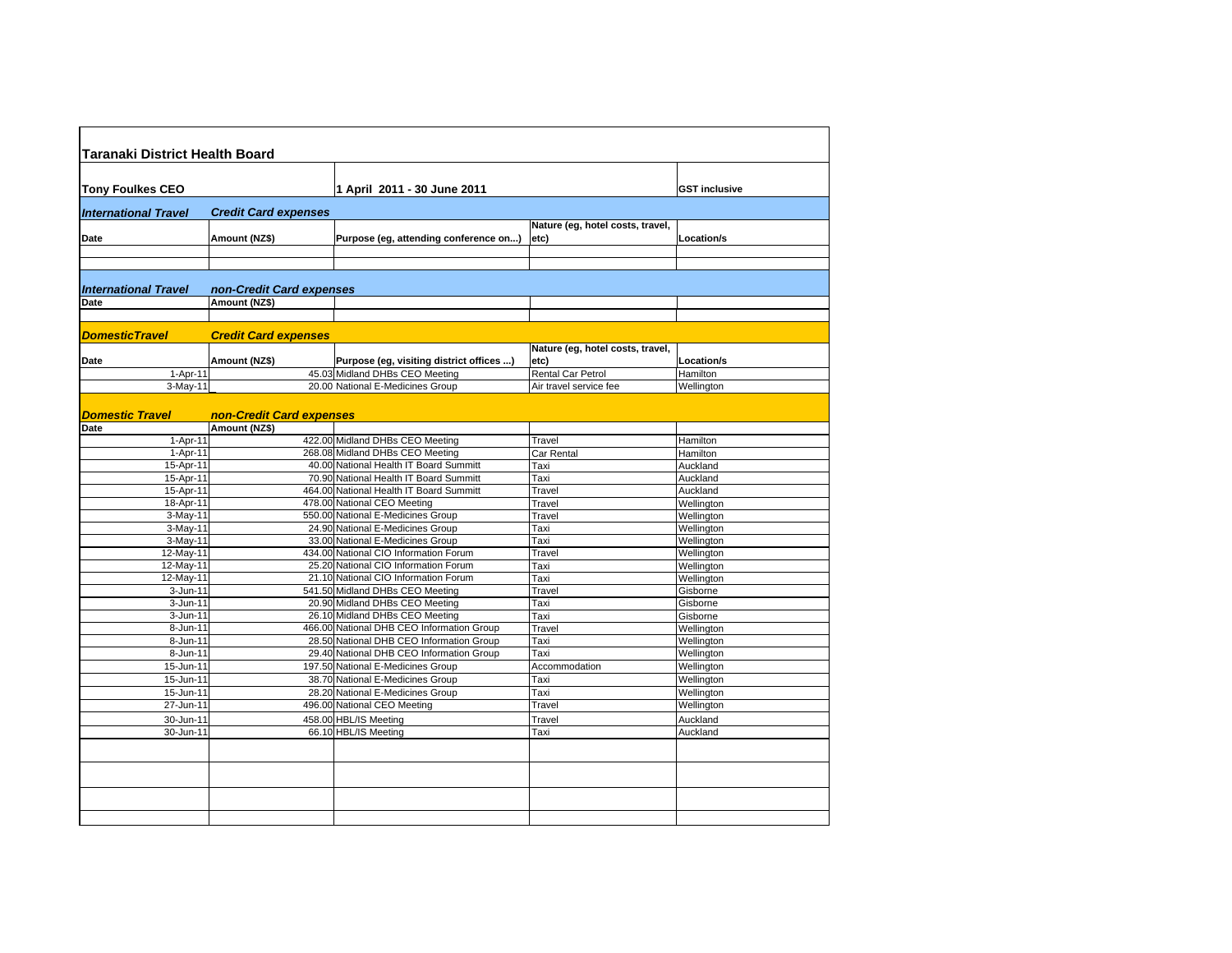|  | <u> 1999 - Jan Jan James, mars and de la component de la component de la component de la component de la componen</u> |  |
|--|-----------------------------------------------------------------------------------------------------------------------|--|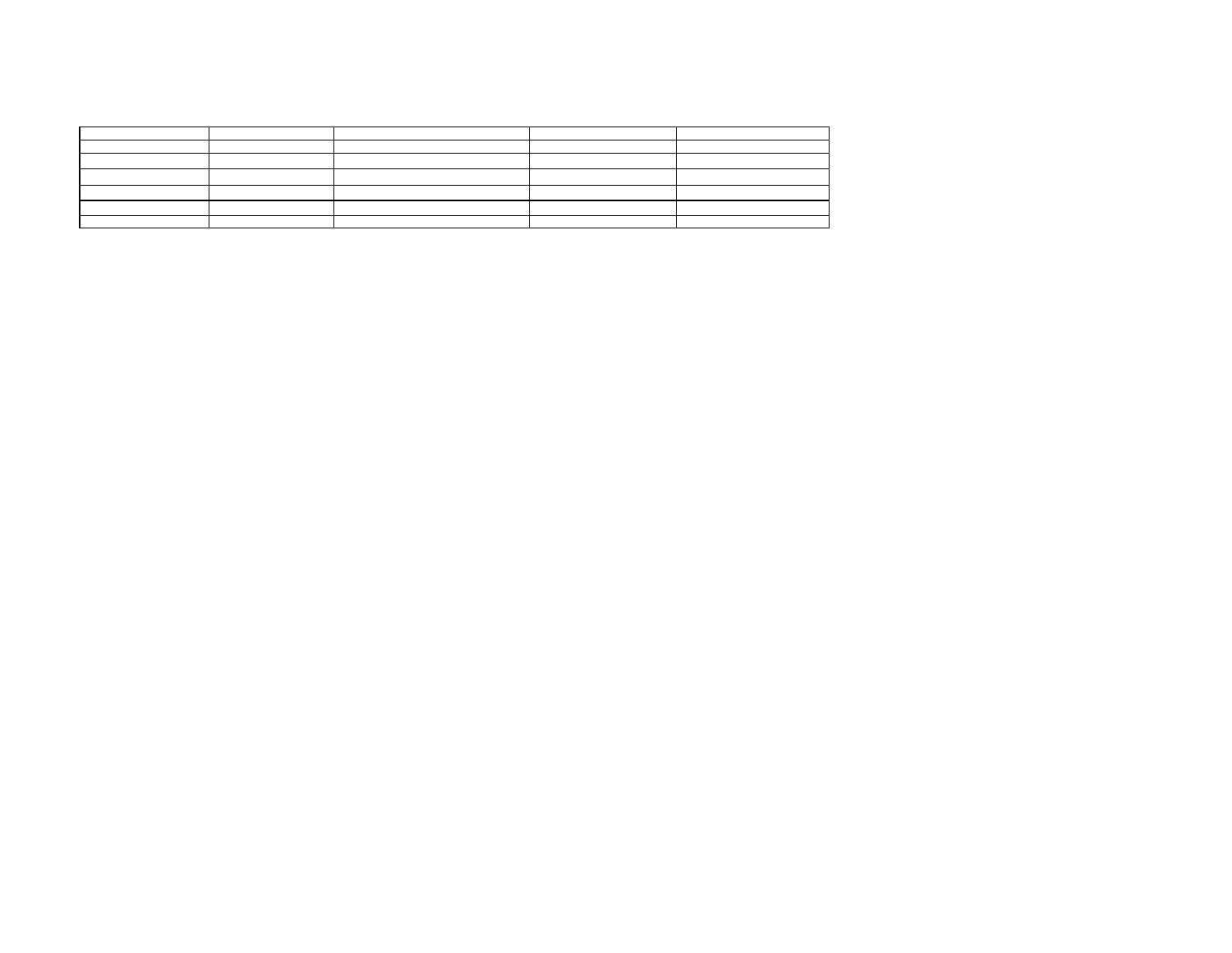## Taranaki District Health Board

| <b>Tony Foulkes CEO</b> |                                                  | 1 April 2011 - 30 June 2011 |               |            |
|-------------------------|--------------------------------------------------|-----------------------------|---------------|------------|
|                         |                                                  |                             |               |            |
|                         | <b>Hospitality provided Credit Card expenses</b> |                             |               |            |
|                         |                                                  | <b>Purpose (eg, hosting</b> |               |            |
| <b>Date</b>             | Amount (NZ\$)                                    | delegation from )           | <b>Nature</b> | Location/s |
| Nil                     |                                                  |                             |               |            |

|             | <b>Hospitality provided non-Credit Card expenses</b> |
|-------------|------------------------------------------------------|
| <b>Date</b> | Amount (NZ\$)                                        |
| Nil         |                                                      |

| <b>Total hospitality</b><br>expenses for the 6- |                      |
|-------------------------------------------------|----------------------|
| monthly period                                  | <b>Amount (NZ\$)</b> |
| Nil                                             |                      |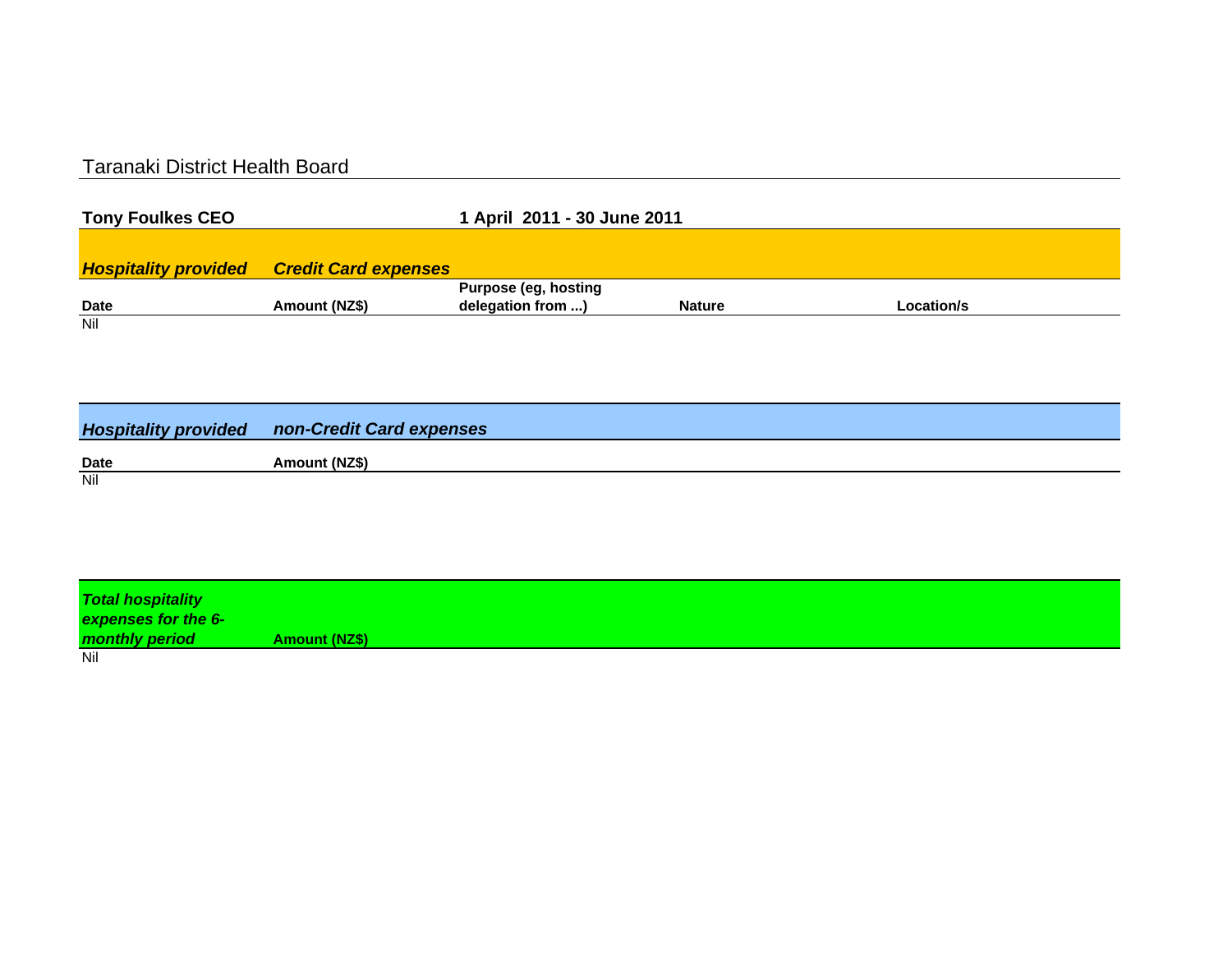| <b>Taranaki District Health Board</b> |                             |                             |                                                       |  |          |
|---------------------------------------|-----------------------------|-----------------------------|-------------------------------------------------------|--|----------|
| <b>Tony Foulkes CEO</b>               |                             | 1 April 2011 - 30 June 2011 |                                                       |  |          |
| <b>Other</b>                          | <b>Credit Card expenses</b> |                             |                                                       |  |          |
| <b>Date</b>                           | Amount (NZ\$)               |                             | Purpose (eg, farewell for long-serving staff members) |  | Location |
| Nil                                   |                             |                             |                                                       |  |          |
|                                       |                             |                             |                                                       |  |          |
| <b>Other</b>                          | non-Credit Card expenses    |                             |                                                       |  |          |
| <b>Date</b>                           | Amount (NZ\$)               |                             |                                                       |  |          |
| Nil                                   |                             |                             |                                                       |  |          |
|                                       |                             |                             |                                                       |  |          |
|                                       |                             |                             |                                                       |  |          |
|                                       |                             |                             |                                                       |  |          |
|                                       |                             |                             |                                                       |  |          |
| <b>Total other expenses for</b>       |                             |                             |                                                       |  |          |
| the 6-monthly period                  | <b>Amount (NZ\$)</b>        |                             |                                                       |  |          |
| Nil                                   |                             | 0.00                        |                                                       |  |          |